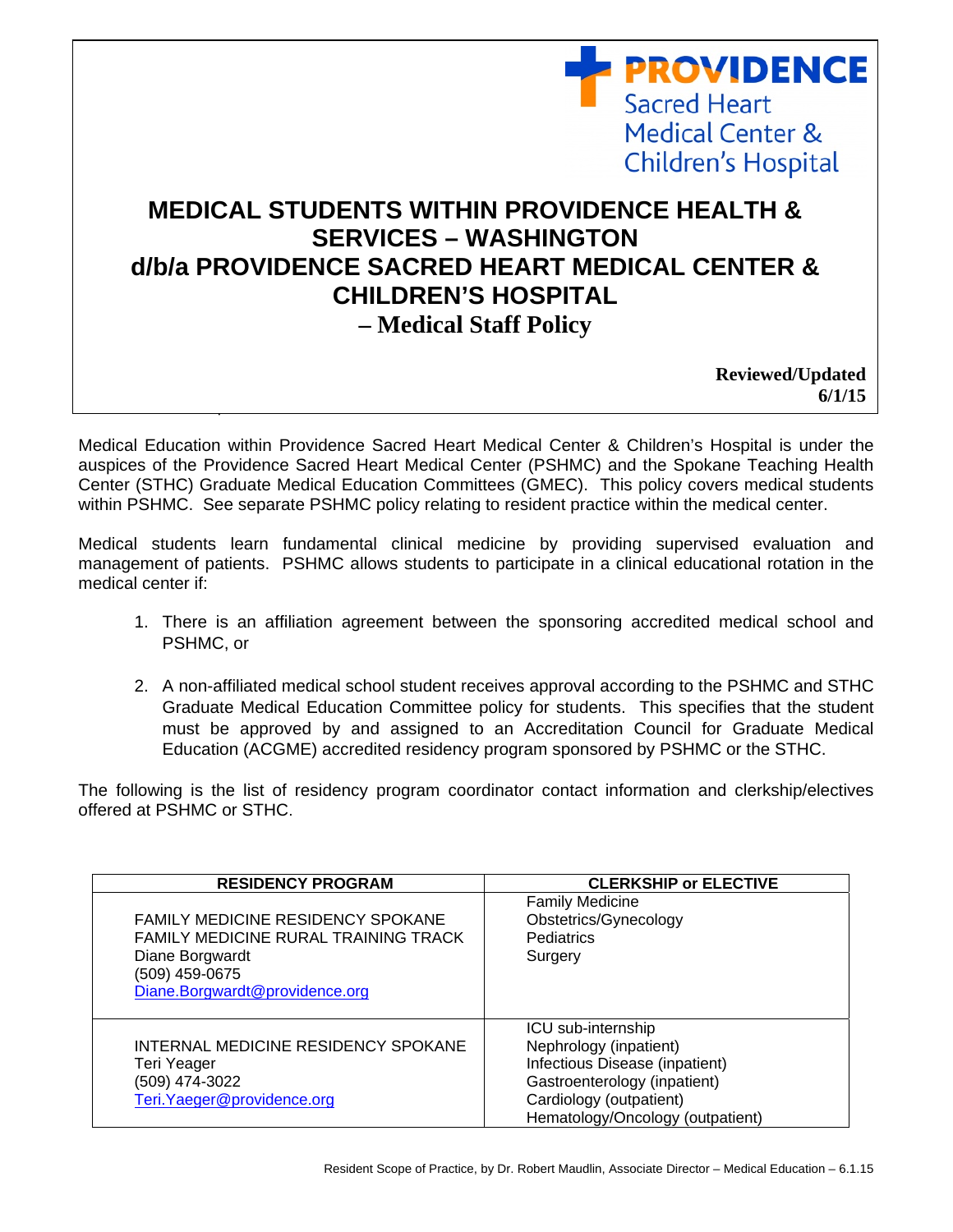| TRANSITIONAL YEAR RESIDENCY SPOKANE<br>Debora Schilling<br>(509) 474-3020<br>Debora.Schilling@providence.org | Anesthesiology<br><b>Emergency Medicine</b>                                                        |
|--------------------------------------------------------------------------------------------------------------|----------------------------------------------------------------------------------------------------|
| RADIOLOGY RESIDENCY SPOKANE<br><b>Sherry Bucholz</b><br>(509) 474-3021<br>Sherry.Bucholz@providence.org      | <b>General Radiology</b>                                                                           |
| <b>PSYCHIATRY RESIDENCY SPOKANE</b><br>Linda Barkley<br>(509) 474-4744<br>Linda.Barkley2@providence.org      | <b>Adult Psychiatry</b><br>Child / Adolescent Psychiatry<br><b>Consultation Liaison Psychiatry</b> |

The responsibility for complete files regarding medical students remains with the medical school. The Providence Sacred Heart Medical Center Department of Medicine Education is responsible to assure that appropriate information is obtained from the students of all medical schools according to the criteria established by the PSHMC and STHC GMECs. The GMECs will review and approve the individual student file before any student can begin medical education at Providence Sacred Heart Medical Center & Children's Hospital.

**Identification Badges and access to patient information:** Medical school or residency program staff will obtain appropriate photo ID badges for the student. Medical students may be approved for access to electronic patient records and for badging by the GMEC.

Students must wear their medical school or PSHMC assigned photo identification name badges at all times. Additionally, students must adhere to all PSHMC policies regarding patient dignity, privacy and confidentiality. Students may attend appropriate educational activities, may access medical records and enter specific areas of PSHMC as directed by their rotation coordinator or supervising physician.

**Notification to PSHMC staff:** The medical school (University of Washington [WWAMI] or Pacific Northwest University of Health Sciences) departmental clerkship director or the PSHMC/STHCsponsored residency program (for non-UWSOM and non-PNWU students) will notify the PSHMC Department of Medical Education and the PSHMC Medical Staff Office of the dates that student(s) will be rotating at PSHMC, the student's name, the physician that will be supervising the student and the rotation, and the sponsoring residency program. The students must have met all PSHMC eligibility requirements and completed /submitted all application materials to the PSHMC Department of Medical Education and the sponsoring residency program. The PSHMC and STHC GMECs will review and approve all medical student applications. All notifications and GMEC approvals must be made at least two working days prior to the arrival of the student(s). The PSHMC Medical Staff Office will then forward that information to key departments within PSHMC. The PSHMC Department of Medical Education will retain a list of all medical student (and resident) rotations conducted within the Providence Sacred Heart Medical Center & Children's Hospital.

Medical student role within PSHMC: The supervising physician will introduce the student to other medical staff, hospital staff and patients in such a manner that the student's role is clearly defined. The term "student doctor" or "medical student" is the recommended term to identify the student.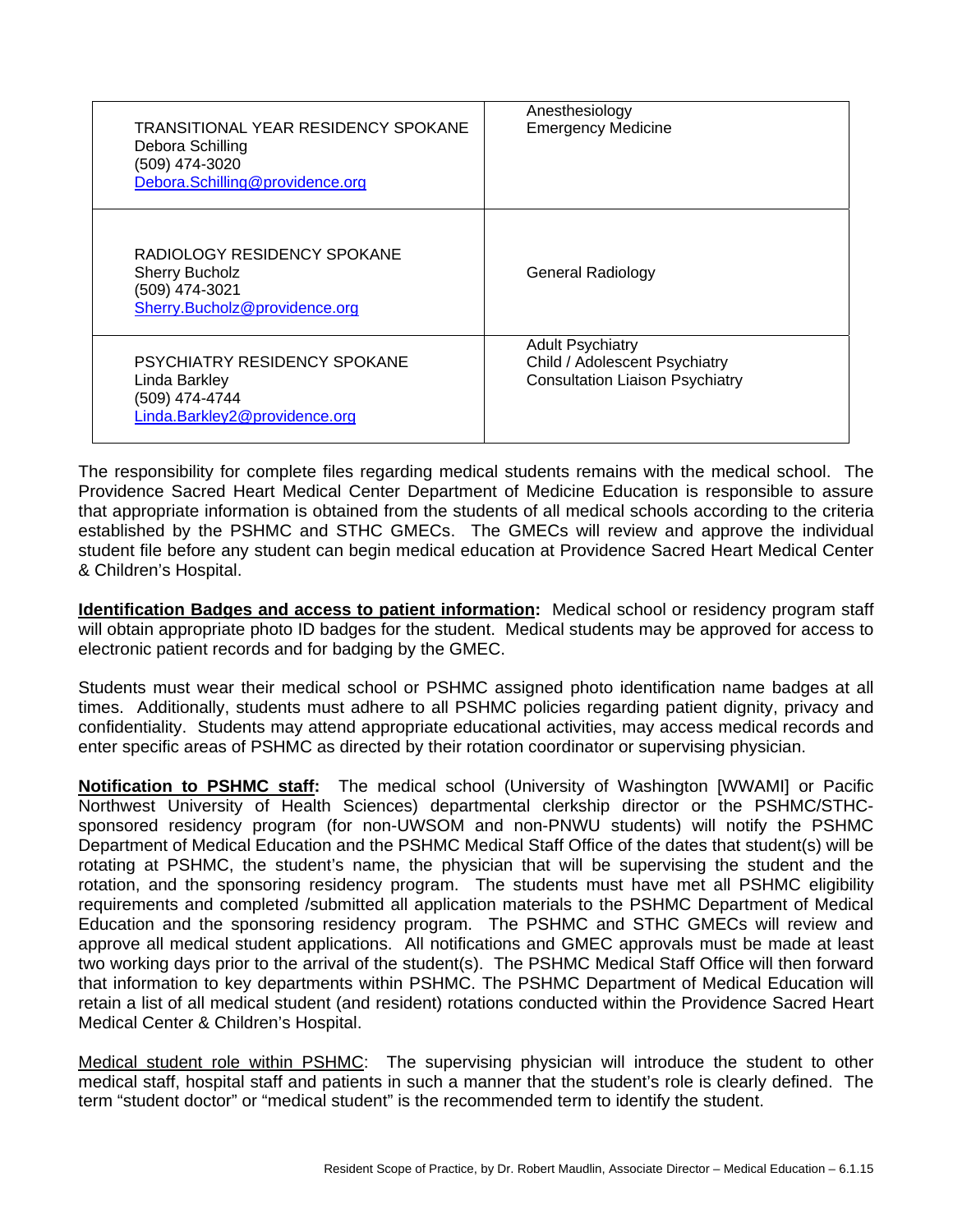## **First and second year medical students**

- 1. These students have no independent privileges. They may see patients only under the supervision of the supervising physician. They may observe obstetrical and surgical procedures, after the supervising physician has notified the patient of the student's presence during the procedure.
- 2. Medical students can train by performing and recording a patient history and physical. If it is made part of the medical record, for billing purposes, the only portions to which a physician can refer in this/her own note are the past medical history, family history, social history and review of systems. The resident or attending physician must independently perform a history and physical and document their evaluation. The resident or supervising physician may refer to a student's documentation of past, family, and social history and review of systems by initialing it or referring to it in a narrative statement.

## **Third and fourth year medical students**

- 1. As above, students have no independent privileges. They may see patients only under the direction of the supervising physician.
- 2. Third and fourth year students may perform histories and physicals and write progress notes and orders. All documentation must be read, corrected or agreed with, and signed by the supervising physician (attending or resident) according the PSHMC/STHC policy. All medical student orders must be co-signed before being implemented.
- 3. The medical student may assist with or perform invasive procedures, surgeries, and deliveries only under the direct supervision of the supervising physician after the supervising physician has notified the patient of the student's presence and/or participation during the procedure.

A currently credentialed medical staff member (the attending physician) or resident is responsible for supervising all aspects of the medical student's clinical activities. Ultimate responsibility rests with the credentialed attending physician. The supervising physician must have privileges or authorization to perform any procedure being supervised. The level of student in-hospital participation and limitations must be understood by the student and the supervising physician. The responsible supervising physician (preceptor) shall determine (based on the experience and capabilities of the medical student) when "remote supervision" (indirect supervision), as opposed to "present in person" (direct supervision), supervision would suffice. The patient shall not be charged for services by a medical student.

## **Hospital staff should contact the patient's attending physician if there is any question regarding the medical student's scope.**

**Medical record documentation/countersignature:** The attending physician or supervising resident shall review and sign all documentation of histories, physicals and progress notes in the medical record. The attending or supervising resident must countersign any orders or prescriptions written by the medical student before implementation. All dictated discharge summaries, operative notes, procedure reports or final diagnosis are the responsibility of the medical staff member, but the medical student may document them in the progress notes.